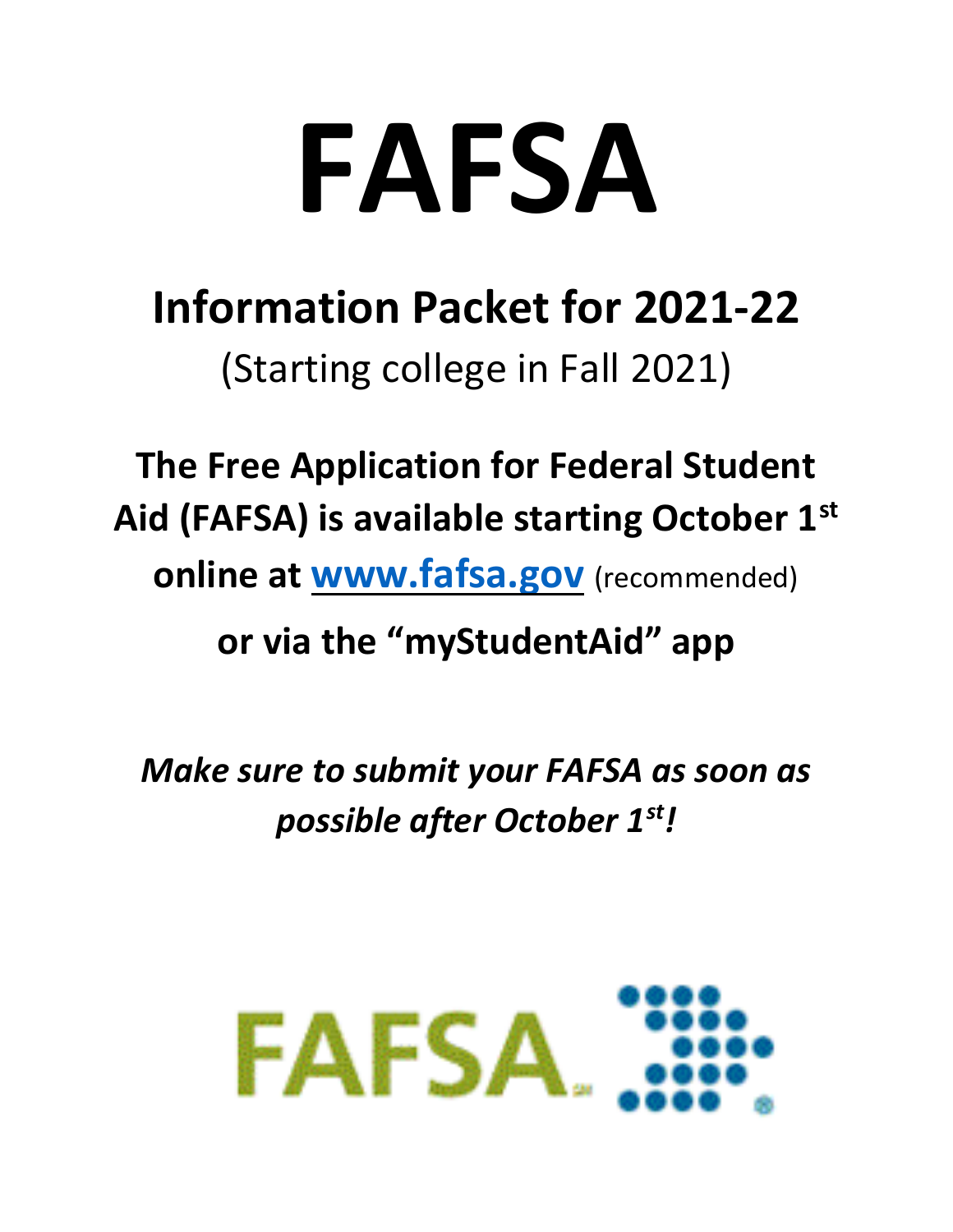# **FAFSA: What You Need**

## **Visit [www.fafsa.gov](http://www.fafsa.gov/) to complete the FAFSA**

#### **You will need the following information for both you AND your parent(s)/guardian(s) in order to complete the FAFSA:**

- **Social Security Number**. Be sure that it is correct! (Remember DACA SSNs do NOT count.) You will need yours AND your parents' (see Notes below on parent SSNs.)
- **Records of income (from 2019)**, such as income earned from work and business, child support paid or received and any other untaxed income. If you have them, refer to the W-2 Forms or Federal Income Tax Return IRS 1040.
- **Information about assets (current)**, such as savings, certificates of deposit, stock options, bonds, 529 plans/other college savings programs; & investment real estate, business and farm.
- **Driver's license number**, if you have one.
- **Dates of birth**, include the month, day and year.
- **Month and year of marriage, separation, divorce or other change in marital status**.
- **Alien Registration Number**, if you (student) are not a U.S. citizen.
- **An FSA ID to sign electronically** (required for student, suggested for a parent if eligible)

#### **Notes:**

- Parental information is *required* unless you are at least 24 years of age or meet the criteria for filing as an independent student as described on the *Free Application for Federal Student Aid*.
- Only parents who do not have a Social Security number can enter 000-00-0000 on the FAFSA.
- You must report *income* and *assets* for yourself and for your parents (if you are a dependent student) or your spouse (if you are married).
- Use income records for the year prior to the academic year for which you are applying: for instance, if you are filling out the **2021 - 2022** FAFSA, you will need **2019** tax information.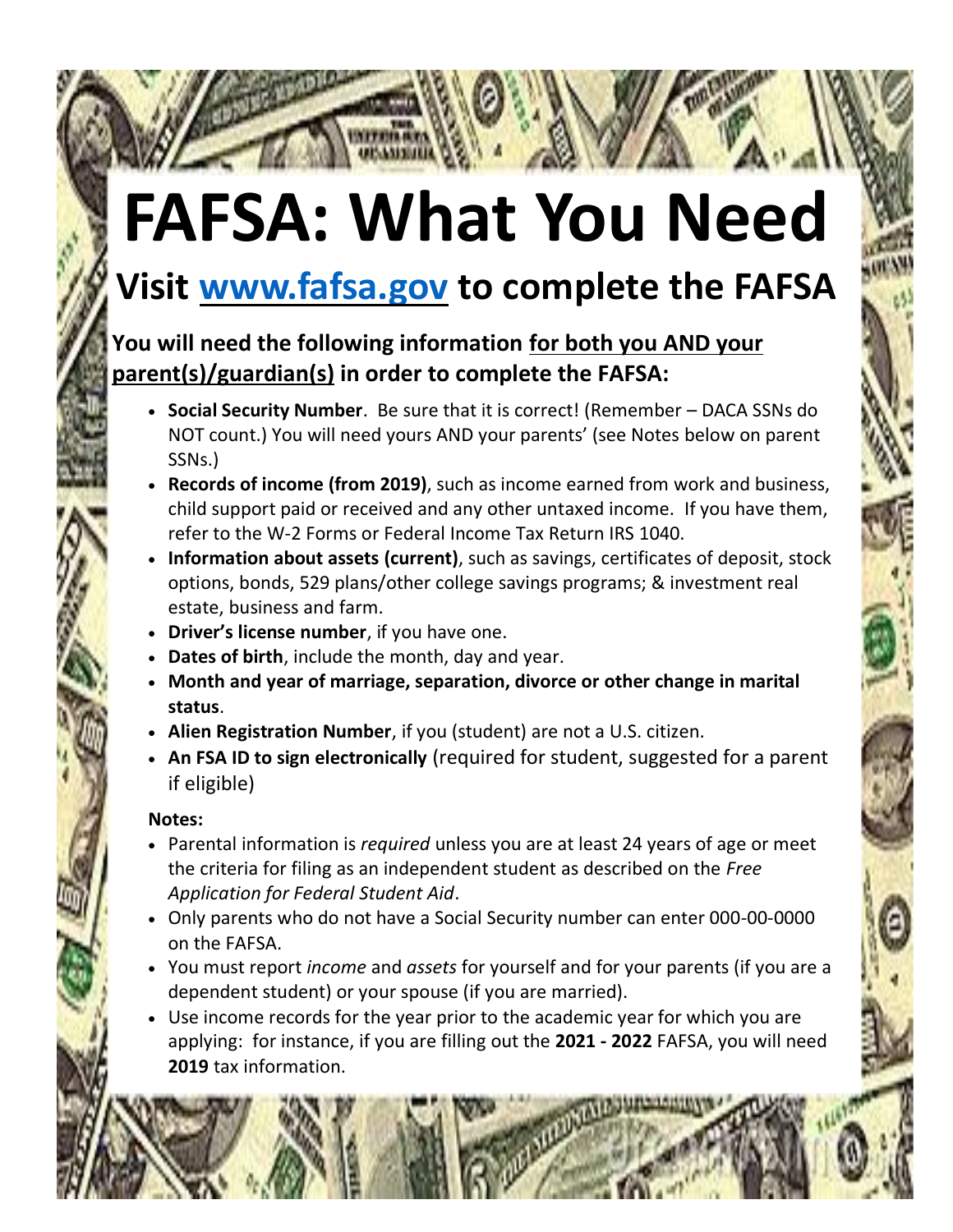# **FAFSA: What To Do**

#### **Step #1: Create your FSA ID (if you haven't done so already):**

- 1. Go to **[fsaid.ed.gov](http://www.fsaid.ed.gov/)** to create your FSA ID (students and a parent who are US citizens ONLY). This will be used to sign your FAFSA, as well as to import your tax info directly from the IRS (IRS Data Retrieval Tool – *strongly recommended!)*
- 2. See the "How to Create an FSA ID" handout and write down your FSA ID login and security question information. This must be done for you *AND* **one** parent (US citizen only).
	- *a. Note: If neither parent is a US citizen, they will have to manually enter tax info on the FAFSA and print a signature page when ready to submit. See also 7a. below in Step #2.*

#### **Step #2: Complete the FAFSA:**

#### 1. Go to **[www.fafsa.gov](http://www.fafsa.gov/)**

- 2. Click on the "Start Here" button (if it's your first-time to the site).
- 3. Unless the *student* has already created an FSA ID (see above), click the circle next to "Enter the Student's Information" and enter the info.
- 4. Once you check to make sure your info is correct, click "Next," then "Accept" and then click the "Start **2021-22** FAFSA" button.
- 5. Create a Save Key so you can come back later if you don't finish all at once (Tip: Use 4 digits only).

Write down your Save Key here **Landsler** and the same or somewhere safe.

- 6. Proceed on to the application, starting with Student information first.
- 7. When you get to the Financial Information section, use your FSA ID (if/when applicable) to use the IRS Data Retrieval Tool to import your tax information (strongly recommended!). This will hopefully help to prevent needing to verify this information in the future. TYPE IN INFO **EXACTLY**  AS IT IS LISTED ON YOUR TAXES (even if it's incorrect on your taxes.)
	- a. If you/a parent CANNOT for any reason use the IRS Data Retrieval Tool, it is highly suggested to order your Tax Transcript, as the student will almost certainly be flagged for verification. IRS Tax Transcripts are free and can be ordered (by mail only for non-citizens) here: **<https://www.irs.gov/individuals/get-transcript>**
- 8. If you need to print a signature page (FSA ID error or if a parent is not a US citizen), please do so, have it signed, and mail it in to the address on the bottom of the page.

#### **Reminders:**

- Parental information is *required* unless you meet the criteria for filing as an independent student as described on the FAFSA. (See handout on parent information).
- Only *parents* who do not have a Social Security number can enter 000-00-0000 on the FAFSA. DO NOT enter DACA social security numbers, tax IDs, or anyone else's number!
- You must report *income* and *assets* for yourself **AND** for your parents if you are a dependent student (see the "Who's My Parent on the FAFSA?" handout) or your spouse (if you are married).
- Use income records for the prior prior year to the academic year for which you are applying: For instance, if you are filling out the **2021 - 2022** FAFSA, you will need **2019** tax information. If possible, it is highly recommended to import this directly from the IRS using the IRS Data Retrieval Tool.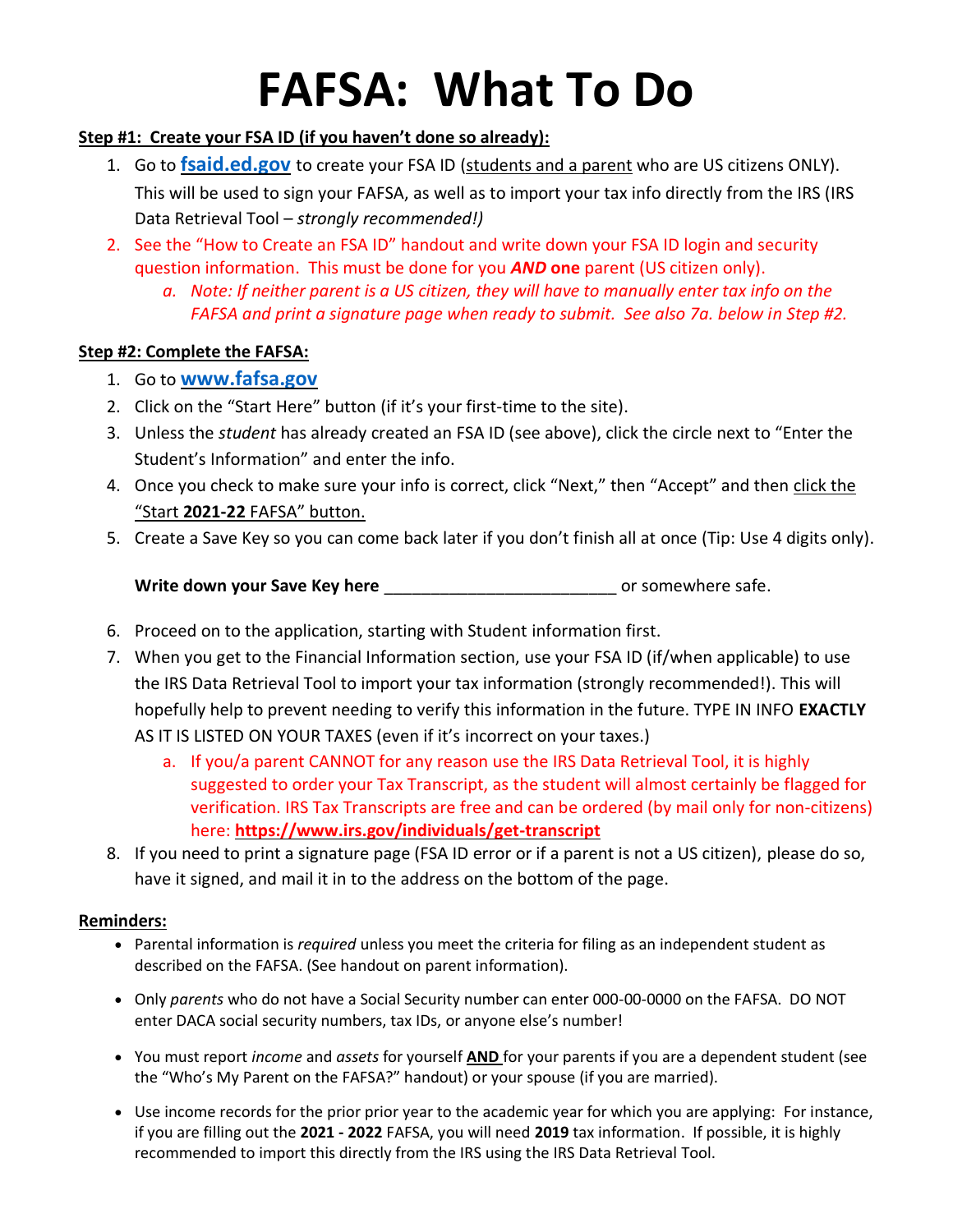# **Who's my parent when I fill out my FAFSA?**



Widowed<br>Stepparent

**Foster Parents** 

**Older Brothers** or Sisters

'If you're not sure whether you are a dependent student, go to StudentAid.gov/fafsa/filling-out/dependency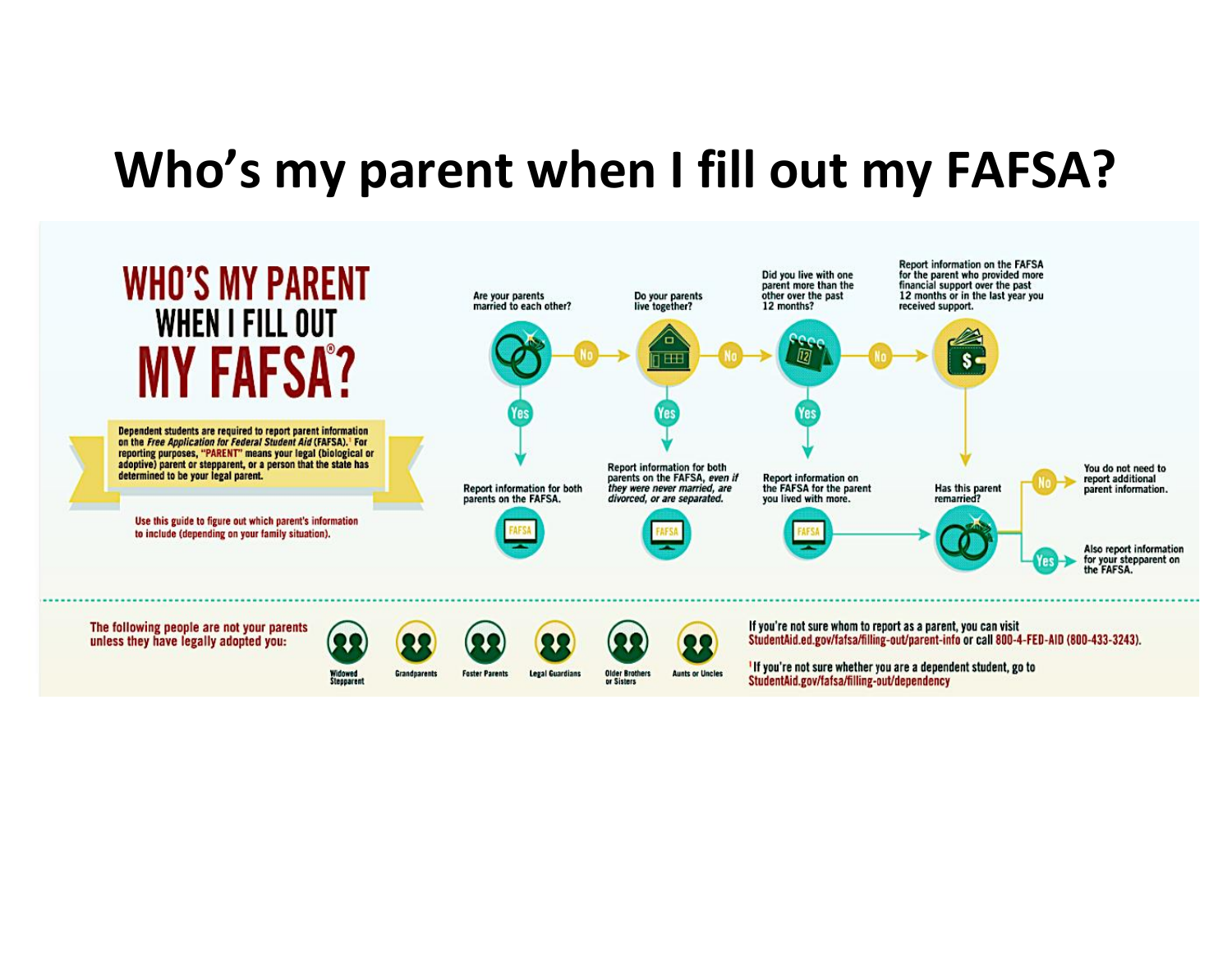### **Creating and Using the FSA ID**

#### What's an FSA ID?

The FSA ID is <sup>a</sup> username and password you use to log in to U.S. Department of Education (ED) online systems, including the myStudentAid mobile app, **fafsa.gov**, **StudentAid.gov**, and **StudentLoans.gov**. The FSA ID is your legal signature and shouldn't be created or used by anyone other than you—not even your parent, your child, <sup>a</sup> school official, or <sup>a</sup> loan company representative. You'll use your FSA ID every year you fill out <sup>a</sup> *Free Application for Federal Student Aid* (FAFSA®) form and for the lifetime of your federal student loans.

#### How do I get an FSA ID?

Visit **StudentAid.gov/fsaid** to create an FSA ID. You'll need your Social Security number, full name, and date of birth. You'll also need to create <sup>a</sup> memorable username and password, and provide answers to some challenge questions so you can retrieve your account information if you forget it.

You'll be required to either provide your email address or to provide your mobile phone number and opt-in to messaging when you make your FSA ID. Providing <sup>a</sup> mobile phone number and/or email address that you have access to will make it easier to log in to ED online systems, unlock your account, retrieve your forgotten username, or reset your forgotten password.

**Important**: Each email address or mobile phone number can be used with only one FSA ID. If you share an email address with someone else, then only one of you will be able to use that email address to create an FSA ID. This applies to your mobile phone number too.

#### FSA ID Tips

- $\Box$  One of your parents might need an FSA ID as well. If you need to provide information about your parents on the FAFSA® form, one of your parents will have to sign the form. Your parent can create an FSA ID and then sign the FAFSA form electronically using that FSA ID. Not sure whether you'll need to put your parents' information on the FAFSA form? Check out **StudentAid.gov/dependency**. **Remember**: You should create your own FSA ID, and your parent should create his or her own FSA ID. Also, make sure to use the correct FSA ID when signing the FAFSA form electronically.
- $\Box$  When you first create your FSA ID, use of your FSA ID will be restricted to completing, signing, and submitting an original (first-time) FAFSA form. You'll have to wait one to three days for your information to be confirmed by the Social Security Administration (SSA) before you can use your FSA ID for other actions, such as submitting <sup>a</sup> FAFSA Renewal or signing <sup>a</sup> *Master Promissory Note*. If you provided an email address, then you'll receive an email letting you know that your information was successfully matched with the SSA and you can use your FSA ID for all of its purposes.
- If you forget your FSA ID username or password, look for links, such as "Forgot My Username" and "Forgot My Password," at the log-in pages of our online systems. These links will direct you to web pages where you can request <sup>a</sup> secure code to be texted to your verified mobile phone number or emailed to your verified email address. The secure code will allow you to retrieve your username or reset your password. You can also retrieve your username or reset your password by successfully answering your challenge questions. **Remember**: If you verified your email address or mobile phone number during account creation, you can enter your email address or mobile phone number instead of your username.

Learn more about the FSA ID at **StudentAid.gov/fsaid**. Find this fact sheet at **StudentAid.gov/resources#fsaid**.

![](_page_4_Picture_12.jpeg)

PROUD SPONSOR of the AMERICAN MIND®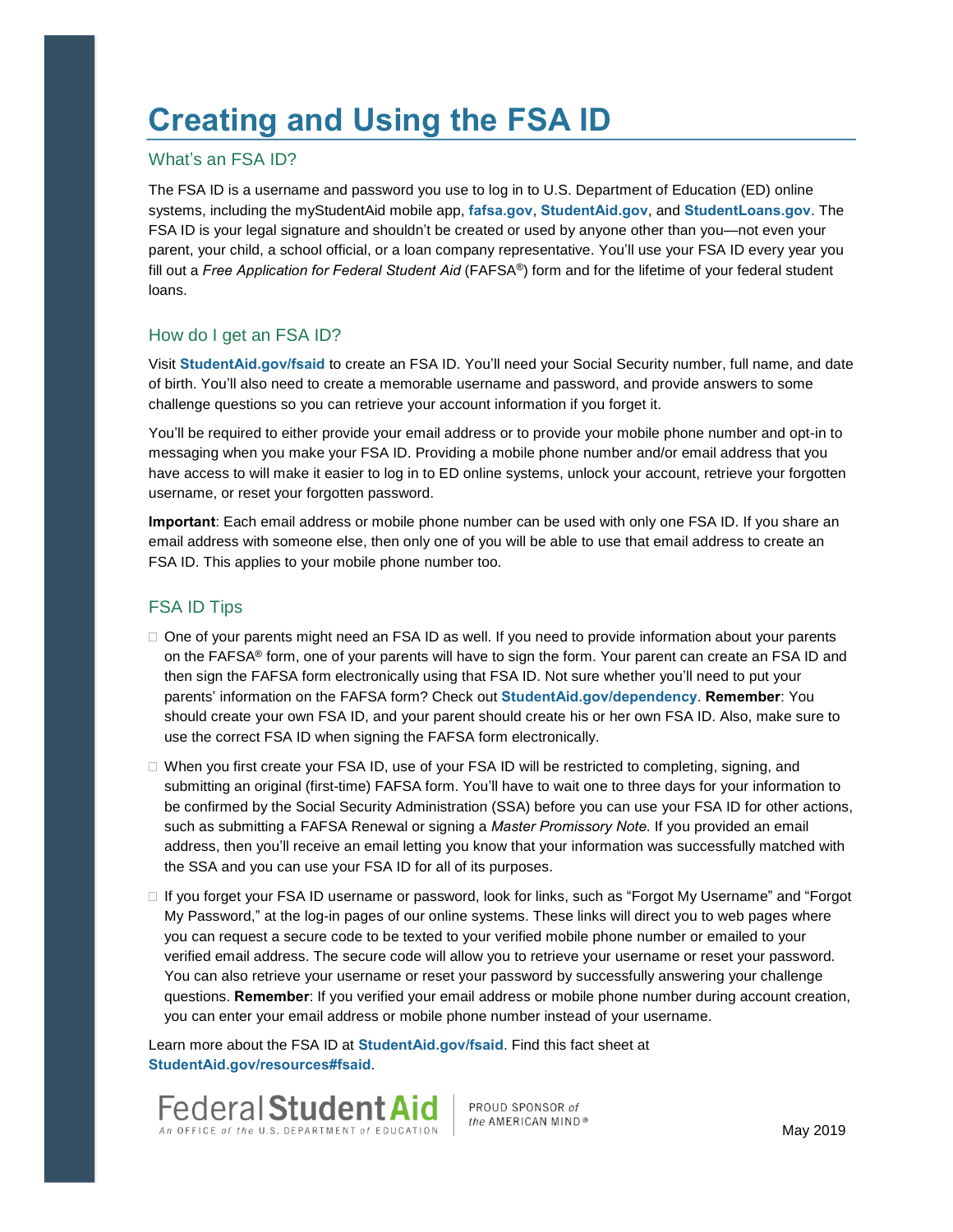#### **STUDENT FSA ID**

**(Keep this somewhere safe!)**

|                                                                                                            | (DO NOT USE YOUR |
|------------------------------------------------------------------------------------------------------------|------------------|
| stu.d214.org EMAIL)                                                                                        |                  |
|                                                                                                            |                  |
|                                                                                                            |                  |
| ** It is recommended that you select "Yes, I would like to register my mobile phone for account recovery." |                  |
| Challenge Questions #1-#4: Choose from dropdown choices:                                                   |                  |
|                                                                                                            |                  |
|                                                                                                            |                  |
|                                                                                                            |                  |
|                                                                                                            |                  |
|                                                                                                            |                  |
|                                                                                                            |                  |
|                                                                                                            |                  |
|                                                                                                            |                  |

*Optional Question #5:* Would you like to provide an 8-digit code to use to access your loan balances over the phone? *(This question may have been removed or be located in another area of the process.) Answer: \_\_\_\_\_\_\_\_\_\_\_\_\_\_\_\_\_\_\_\_\_\_\_\_\_\_\_\_\_\_\_\_\_\_\_\_\_\_\_\_\_\_\_\_\_\_\_\_\_\_\_\_\_\_\_\_\_ \_\_\_\_\_\_\_\_\_\_\_\_\_\_\_\_*

#### **Helpful Hints**

Consider these tips when creating your FSA ID.

- 1. Make sure you have your own active email account. (Students: Don't use your school email! It will be deleted once you graduate and you will need your FSA ID each year of college.)
- 2. Select challenge questions that are easy for you to remember, like your middle name.